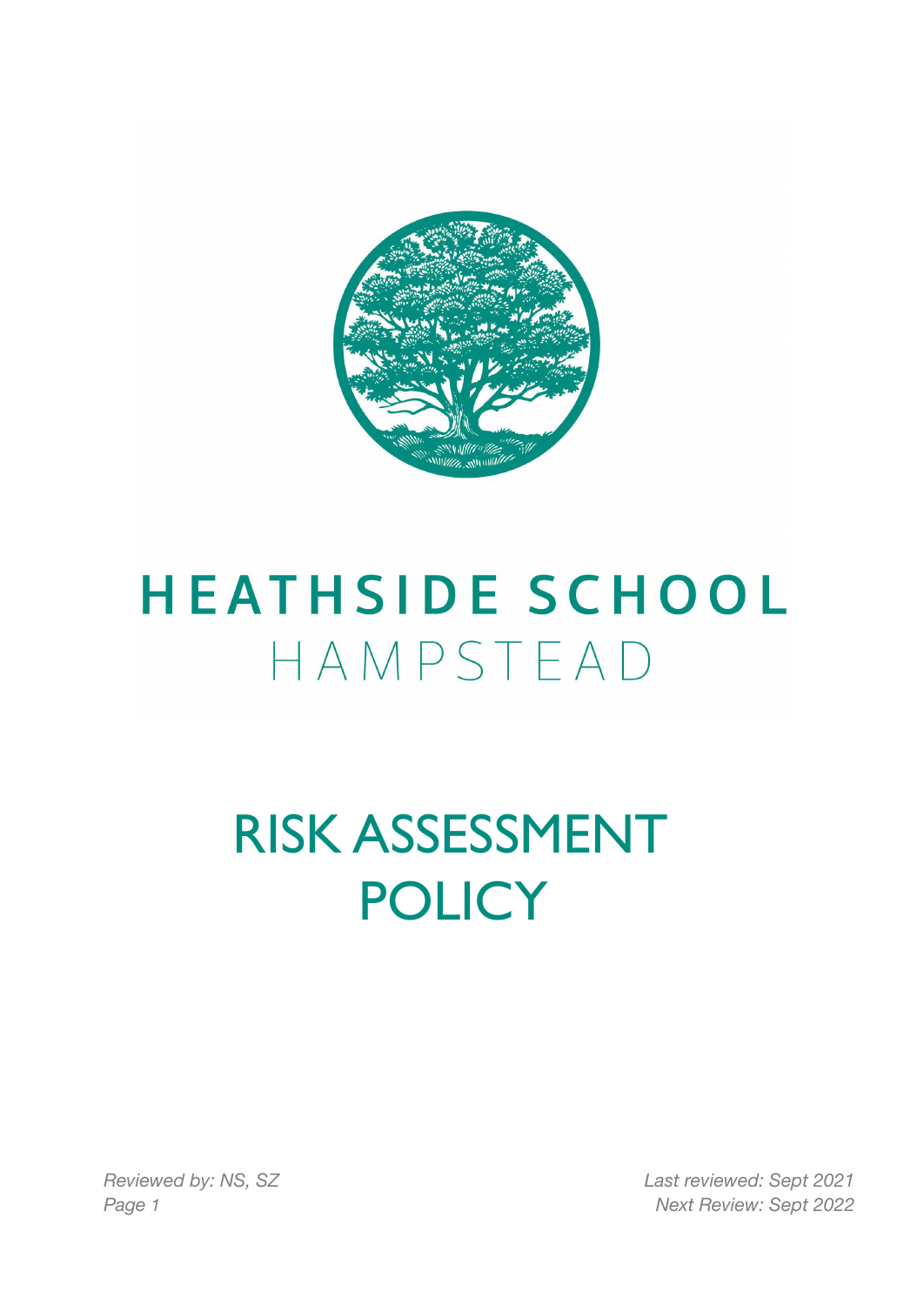#### Introduction

At Heathside we are fully committed to promoting the safety and welfare of all in our school community so that effective education can take place. The school's highest priority lies in ensuring that all the operations within the school environment, both educational and support, are delivered in a safe manner that complies fully with not just the law but also best practice. The School is committed to assessing the risks to our employees, pupils, visitors and the wider community who could be affected by our activities.

This policy applies to the whole school – including the EYFS and is drawn up with regard to the following:

- HSE
- Health and Safety at Work Act (and other regulations derived from this act)

#### Aims of the Policy

The aim of this policy is to:

- protect both the School and individuals (including pupils and employees) from unnecessary risks by ensuring risks are properly identified and managed.
- ensure consistency of approach and management across the wide range of activities that the School is involved in.

#### What is a Risk Assessment?

A risk assessment is a tool for conducting a formal examination of the harm or hazard to people (or an organisation) that could result from a particular activity or situation.

- A hazard is something with the potential to cause harm
- A risk is an evaluation of the probability (or likelihood) of the hazard occurring
- A risk assessment is the resulting assessment of the severity of the outcome (e.g. loss of life, destruction of property)
- Risk control measures are the measures and procedures that are put in place in order to minimise the consequences of unfettered risk (e.g. staff training, clear work procedures, preliminary visits, warning signs, barriers and insurance).

# Why Have Risk Assessments?

Risk assessments can be used to identify the potential hazards to people. Accidents and injuries can ruin lives, damage reputations and cost money. Apart from being a legal requirement, risk assessments make good sense – focusing on prevention and developing safe working practices,rather than reacting when things go wrong.

Preventative measures can often be surprisingly simple and cost-effective, such as the application of hazard warning tape to a trip hazard, or ensuring that chemicals are properly stored in locked containers.

*Reviewed by: NS, SZ Last reviewed: Sept 2021 Page 2 Next Review: Sept 2022*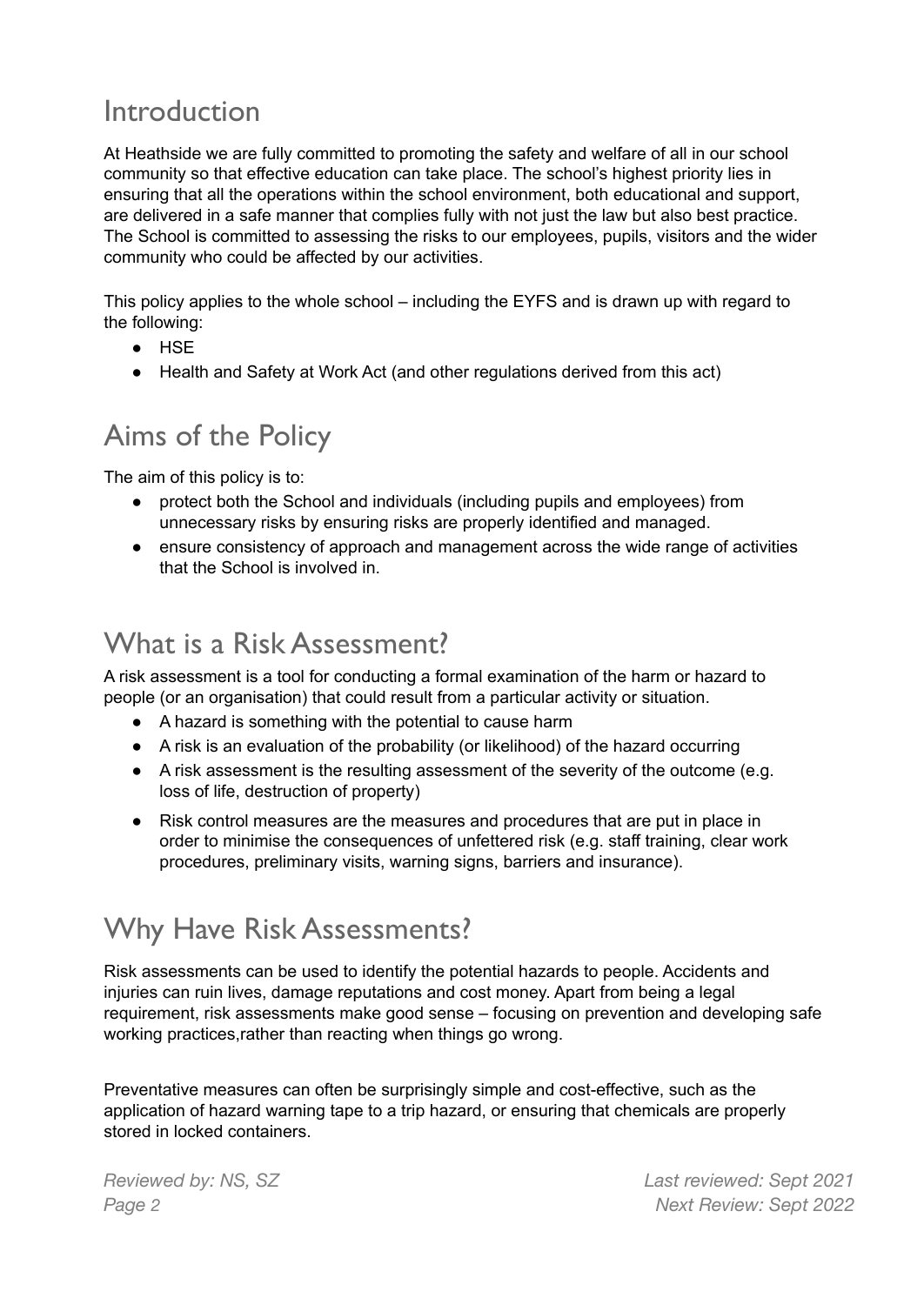# Which Areas Require Risk Assessments?

There are numerous activities carried out at Heathside, some of which may require a separate risk assessment.

The most important of these cover:

- Fire safety, procedures and risk assessments
- EYFS settings
- Science experiments
- Design and Technology
- Sport
- School Trips (including the Heath)
- Covid-19 Security

However, risk assessments may also be necessary for other areas, including:

- Drama (including the theatre backstage)
- School Trips (including the Heath)
- Medical and First Aid
- Physical Education Equipment
- Slips and Trips
- Noise
- Ladders and Heights
- School site security and CCTV
- ESafety
- Staff, e.g. pregnancy, return under 'fit for work' limitations issued by GP

This list is not exhaustive however, if additional risks are highlighted by members of staff or parents an assessment should be carried out.

#### Unsupervised Access by Pupils

We ensure that pupils understand why they do not have unsupervised access to potentially dangerous areas, such as the Science laboratory.

Doors to these areas are kept locked at all times when not in use. All dangerous chemicals and flammable materials are kept securely locked.

Pupils do not have access to the Maintenance and Caretaking areas of the school.

# Support Areas

● **Cleaning**: risk assessments and training are required for every item of cleaning equipment, as well as for manual handling, slips and trips and the control of substances hazardous to health (COSHH). Induction and refresher training covers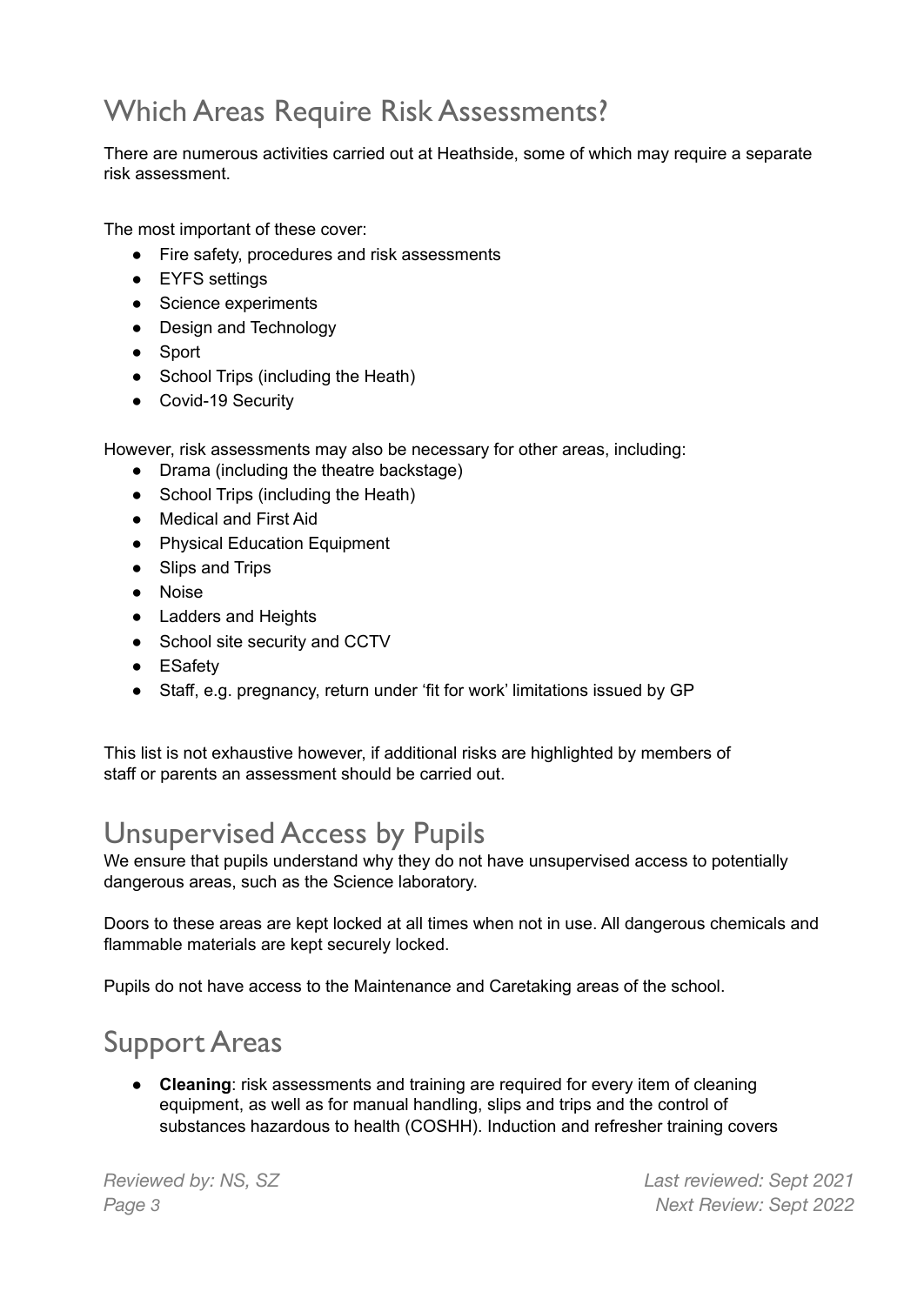risk assessments, protective equipment and safety notices.

- **Caretaking and Security**: risk assessments cover every room, laboratory, stairs, corridor and emergency exit in the entire school, (including the boarding house). Particular emphasis in training is given to minimising the risk of both fire and security by adhering to good practice. Risk assessments also cover manual handling, working at heights, and asbestos. Induction and refresher training covers risk assessments, protective equipment and safety notices.
- **Maintenance**: risk assessments and training are required for every tool and item of equipment, as well as for manual handling, slips and trips, working at height, lone working, asbestos, control of contractors on site, electricity, gas, water and the control of substances hazardous to health (COSHH). Induction and refresher training covers risk assessments, safe working practices, communication and health and safety notices and protective equipment.
- **Office staff**: risk assessments are required for the display screen equipment and cables used by those staff (primarily office-based) who spend the majority of their working day in front of a screen.

#### Specialist Risk Assessments

The School arranges for specialists to support the management of the following risks:

| <b>PE Equipment</b>      | Annual PE Equipment test for safety through Universal Services                                                                                                      |
|--------------------------|---------------------------------------------------------------------------------------------------------------------------------------------------------------------|
| <b>Fire Safety</b>       | Elite Fire                                                                                                                                                          |
| Health and Safety        | David Associates                                                                                                                                                    |
| Legionella               | Annual water safety risk assessment, and more frequent testing<br>lthrough Evolution Ltd                                                                            |
| <b>Gas Safety</b>        | Gas works within the schools undergo annual safety inspections<br>resulting in a gas safety certificate.<br>Annual Boiler servicing                                 |
| <b>Electrical Safety</b> | Annual Electrical appliance (PAT) testing for electrical safety through<br><b>IPATCentral</b><br>Specialist inspection to result in a five yearly electrical safety |
|                          | lcertificate                                                                                                                                                        |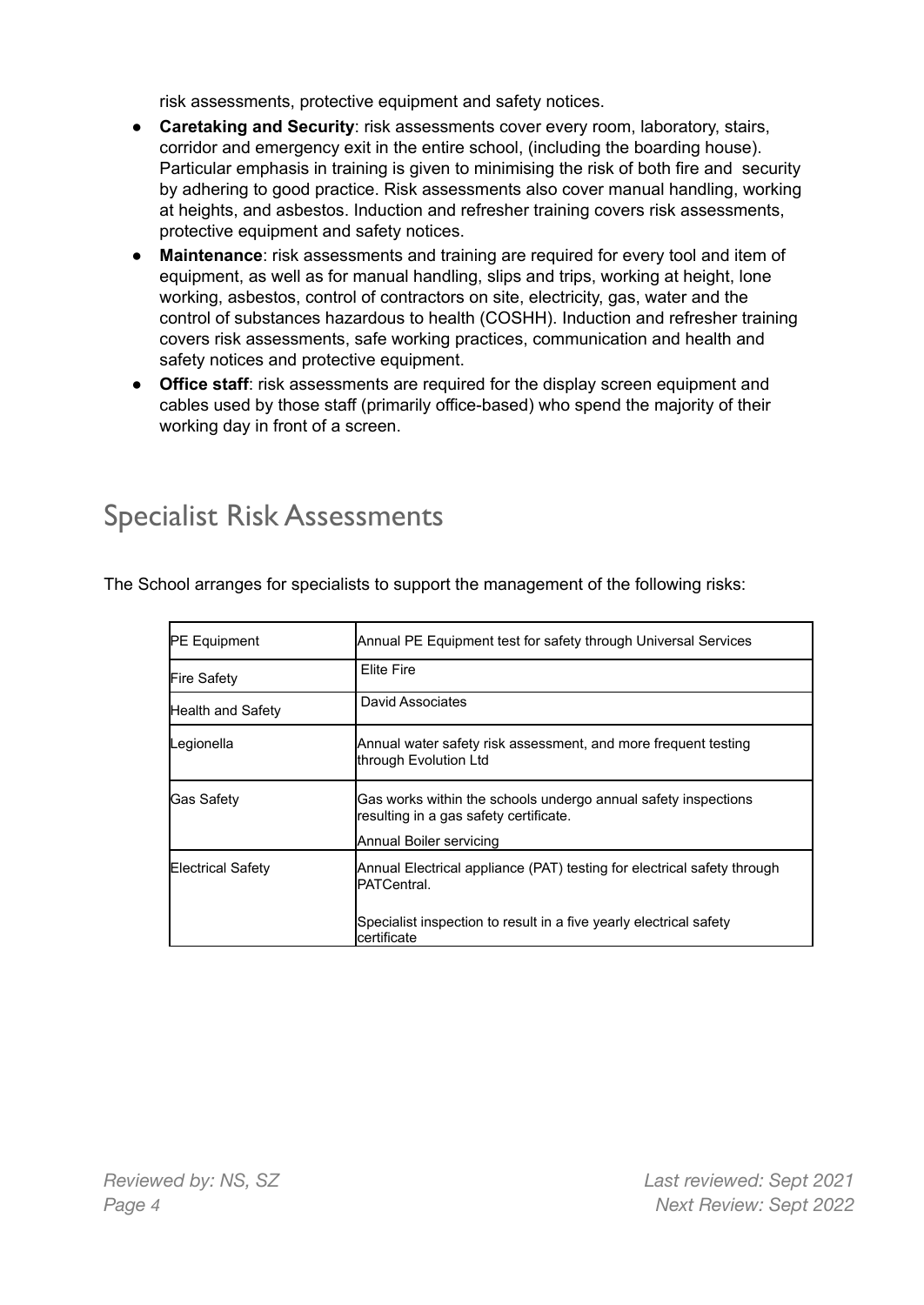# Responsibilities of all Staff

All members of staff are given training into the school's arrangements for risk assessments and health and safety. Specialist training is given to those whose work requires it. However, staff are responsible for taking reasonable care of their own safety, together with that of pupils and visitors. They are responsible for cooperating with the Headteacher and other members of the SLT in order to comply with their health and safety duties. Finally, all members of staff are responsible for reporting any risks or defects via the school portal.

# CONDUCTING A RISK ASSESSMENT

Our policy at Heathside Schools is not to carry out any unnecessarily high-risk activity. Our risk assessment template uses a 25 point scale. Two scores per risk are used; likelihood of occurrence with control measure in place and potential harm. These scores are multiplied to create the risk score. If the risk score in any assessed risk is above 8, after all control factors are taken into account then this should be discussed and further assessed with the school's Facilities Manager or Deputy Head. Activities involving pupils are normally low risk. Pupils are always given a safety briefing before participating in these activities, and are expected to wear protective equipment, such as mouthguards, and to follow instructions.

We will always employ specialists to undertake high risk tasks. Support staff may only carry out medium rated activities if they have been properly trained. All members of staff and pupils are expected to wear personal protective equipment (PPE) for tasks that have been assessed as requiring its usage**.**

#### Staff Training

The following training is provided, as required and/or necessary, to ensure that risk assessments and reviews are properly carried out, and the outcomes followed up:

- Fire marshal and the use of firefighting equipment
- Health & safety training
- Safer recruitment
- Risk assessment

# Help and Advice

We subscribe to the CLEAPSS Advisory Service that provides model risk assessments for our lessons in Science and Design Technology, as well as providing professional training courses for both teachers and technicians who work in Science and DT. All teaching staff and technicians receive regular induction and refresher training in risk assessments tailored to their specific areas.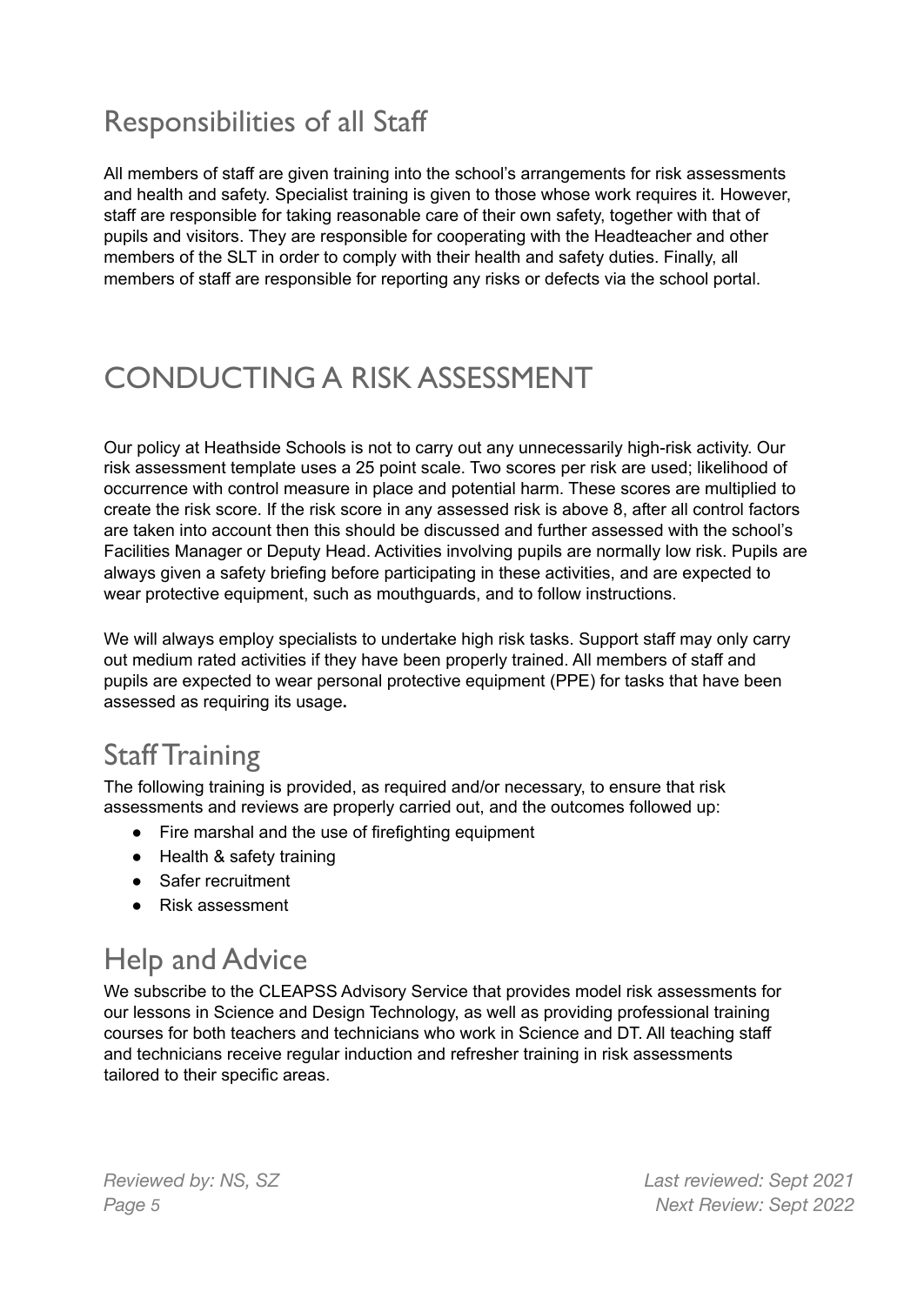The Headteacher is responsible for reporting any notifiable accident that occurs on school premises to a pupil, member of staff, parent, visitor or contractor to the HSE in accordance with the Reporting of Injuries Diseases and Dangerous Occurrence Regulations (RIDDOR).

# Approval and Storage of Risk Assessments

The risk assessments and further details for all the above are held by the Facilities Manager and the Deputy Head teachers as appropriate.

Risk assessments are centrally stored in the risk assessment area of the staff portal and paper copies filed in the Health and Safety Office at Heathside High School.

#### Reviews

All risk assessments are reviewed and recorded annually or when major structural work is planned or in the event of an accident or near miss. A review may also take place when there are significant changes to an activity, when there are changes to the type of people involved in an activity, when there are changes in good practice, or when there are legislative changes.